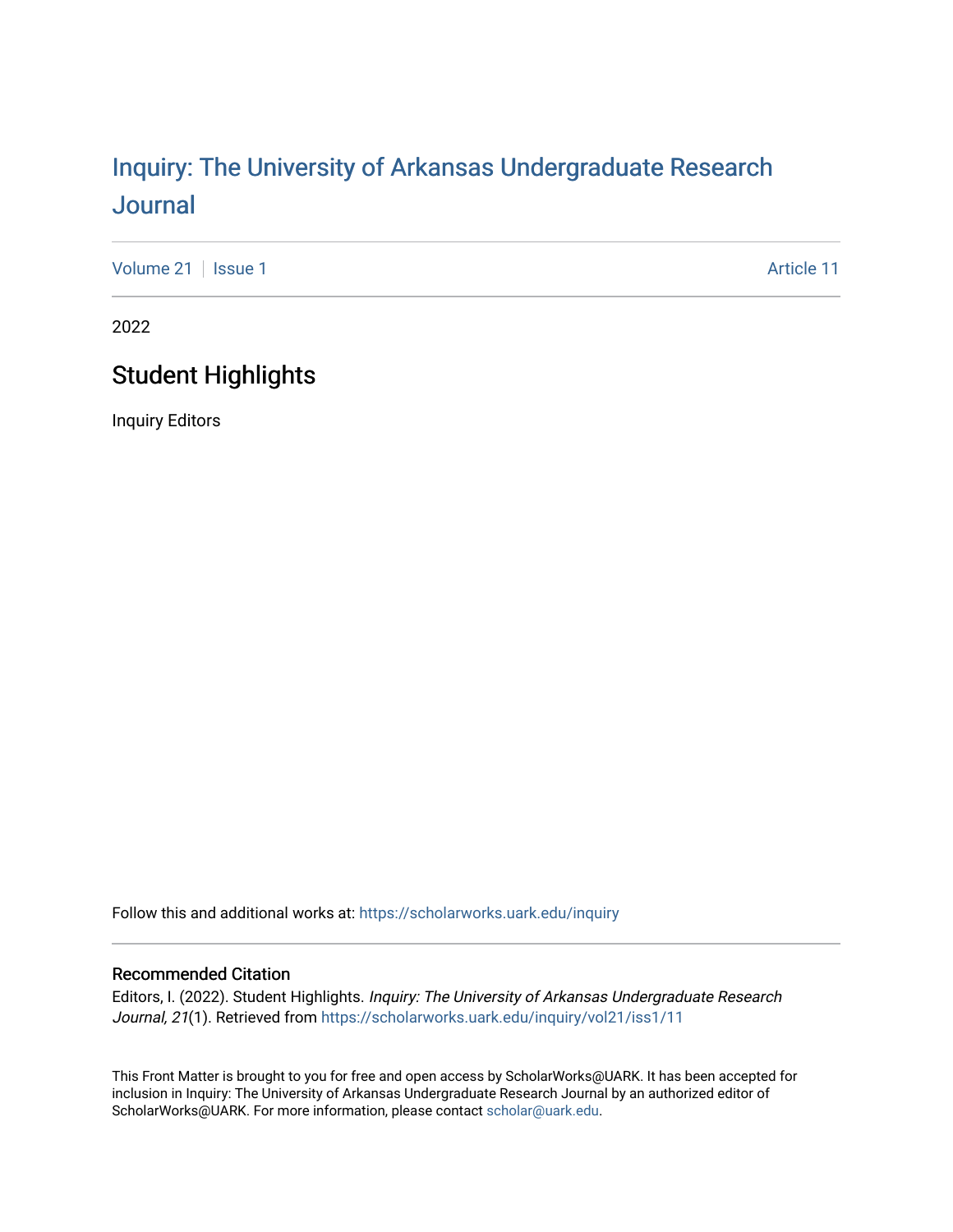#### **OUR awards Summer Research Grants to Non-Honors Students**

Last year, the Office of Undergraduate Research (OUR) awarded Summer Research Grants to 25 non-honors undergraduate students. The Inquiry team met with few of these Summer grant recipients to reflect on their experience with their mentors and the program.

The Summer Undergraduate Research Grant Program was established in order to support experimental projects from a wide range of disciplines at the University of Arkansas. These projects are facilitated through studentfaculty collaboration. OUR expects to continue funding non-honors undergraduate students to pursue research.



Elizabeth Hays, a senior biology major from Springhill, Kansas, is studying the effect(s) of construction on the native box turtles on Markham Hill. Hays is working under Dr. J.D. Wilson, whose lab was contacted by the realestate company that purchased Markham to safely move the turtles to a new home range. Hays said the field materials required to track and monitor these turtles are extremely expensive.

Hays, along with all of the other undergraduate students participating in the program, stressed the technology and other equipment necessary to execute their projects would have been out of their price range if not for receiving the grant.

Many of the students found their mentors through doing online research and did not know them before participating in the grant program. Alexia Lo, a senior biochemistry major from Gentry, Arkansas, is one of these students. Lo says that her mentor, Dr. Paul Adams, became like a father to her over their time working together.

"My grandfather passed away with colon cancer. I remember having a conversation with Dr. Adams... he had something on his webpage that said what got him to become a research professor because his mother passed away with cancer. And so me and him, we had a long conversation about cancer and losing someone that we love to it. So that's what inspired me. I decided I want to do something that would impact the community, you know, help out."

Dr. Adams' lab uses a variety of biochemical techniques to characterize interactions between proteins that have roles in the onset of diseases, such as cancer.

Besides growing strong relationships with professionals in their desired career fields, all of the students conveyed gratitude for the resumebuilding experience, and advocated that any student interested in undergraduate research should pursue it.

"The one motto that I've always been reminded of during my three semesters of working in the laboratory is to think critically and 'work smarter, not harder'", Lo remarked. "Aside from critical thinking, research also aids in bettering skills needed in the real world-like communication, writing, being able to interpret and analyze data, and a lot more."

**Interviews conducted by Sophia Nourani**

83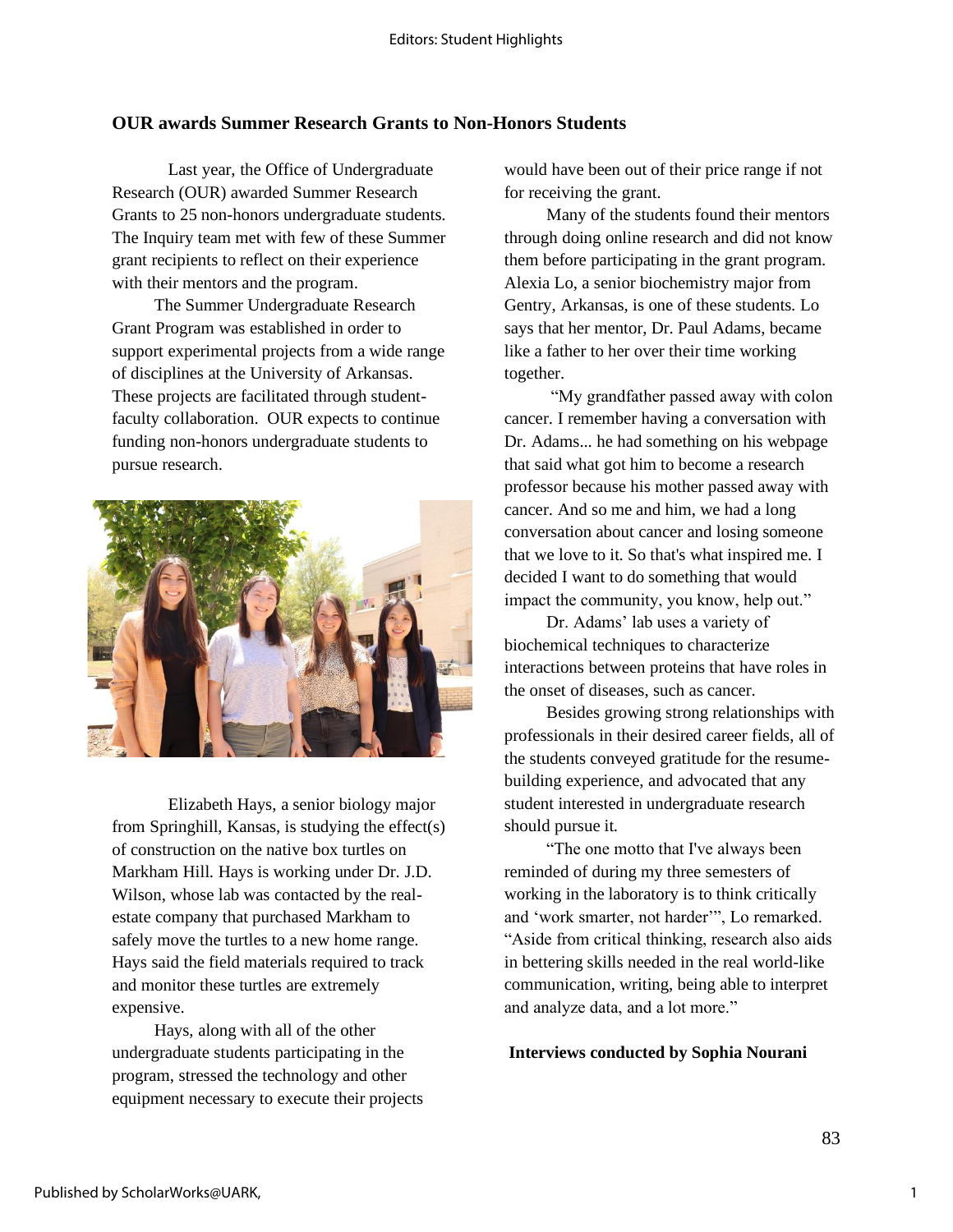## *Honors Corner*

The past year has been a banner year for honors students engaged in undergraduate research. The Covid pandemic took a toll on students' progress, as time in labs was curtailed, museums and archives closed, and in-person interviews and studies ended or forced online. However, with the aid of their mentors, students have persevered and adapted their research methods to our new normal.

Across three grant deadlines this year, the Honors College has awarded 160 Honors College Research Grants, providing \$514,00 in funding to students and \$240,000 to their mentors. Students are engaged in grant-funded research across all six colleges. This year students also started presenting research at in-person conferences for the first time since before the pandemic. Over two dozen honors students won a Conference/Workshop Travel Grant to present research at regional, national, and even international conferences.

Research experiences can be wildly different depending on a student's course of study and their specific interests. However, regardless of what topic a student chooses to pursue, research can have a tremendous impact on their undergraduate experience and their prospects after graduation. Some students' research will help propel them into graduate or professional schools, while others plan to leverage the skills they developed through research as leverage on the job market. The experiences of two students, one in Biology and the other in English Creative Writing, showcase the breadth of research and what it offers students:

Davin Means, a Biology major headed to medical school in the Fall, is researching glioblastomas and the differentiation between IDH mutant and IDH wildtype cells. Davin's research has been challenging but also rewarding! He writes of his experience, "The Honors College Research Grant has transformed me into a more patient, detail-oriented person, and under the guidance of Dr. Rajaram, my critical thinking skills in regard to experimental design have greatly improved." Davin has developed many diverse skills from research: "I have learned that carefully planned, methodically organized, extensively detailed, and consistently documented experimentation minimizes the risk of confounding variables, and I have come to understand the importance of scientific rigor and transparency in reducing experimental bias…Furthermore, in working with…peers in the lab, I've become acquainted with the synergy, communication, and cooperation necessary for the advancement of science and research."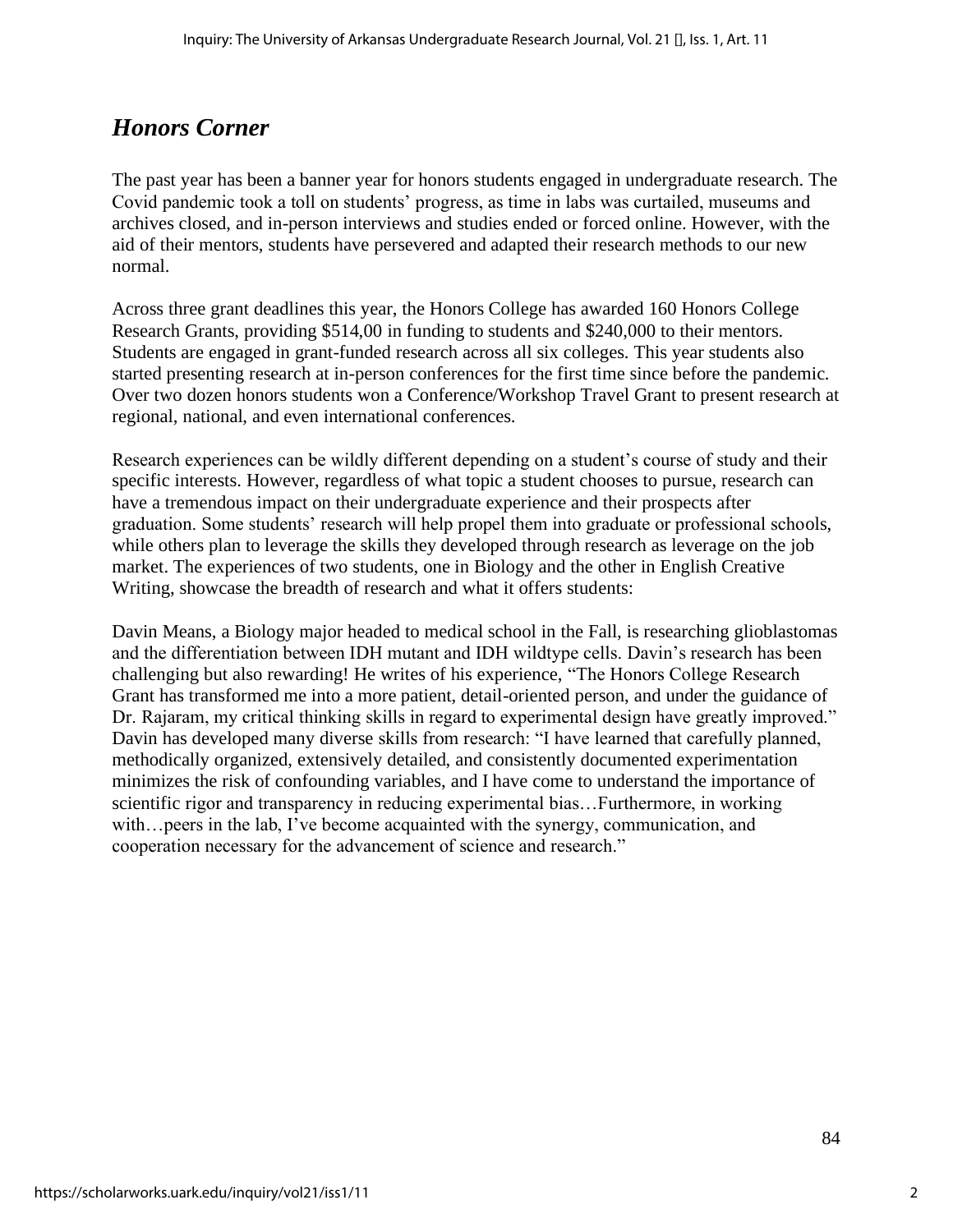

*Davin Means, bringing glioblastoma cells into focus using the Bruker Ultima Investigator inverted multiphoton microscope.*

Olivia Schapp, a senior English Creative Writing major who wrote a collection of personal essays for her thesis, found that though her research wasn't "traditional," it will still give her an advantage as she pursues her writing career. "My thesis has not only honed my craft as a writer, helped me grow interpersonally, and given me a network of faculty and resources," Olivia said, "but it will also leave me with polished works for my portfolio upon my graduation in Spring of 2022. I have been fortunate to have several nonfiction essays published in local journals, and am excited that my thesis will add another distinction to my CV to help me advance my writing career." Olivia used her Honors College Research Grant as a personal stipend, freeing up more time to dedicate to her writing.

3